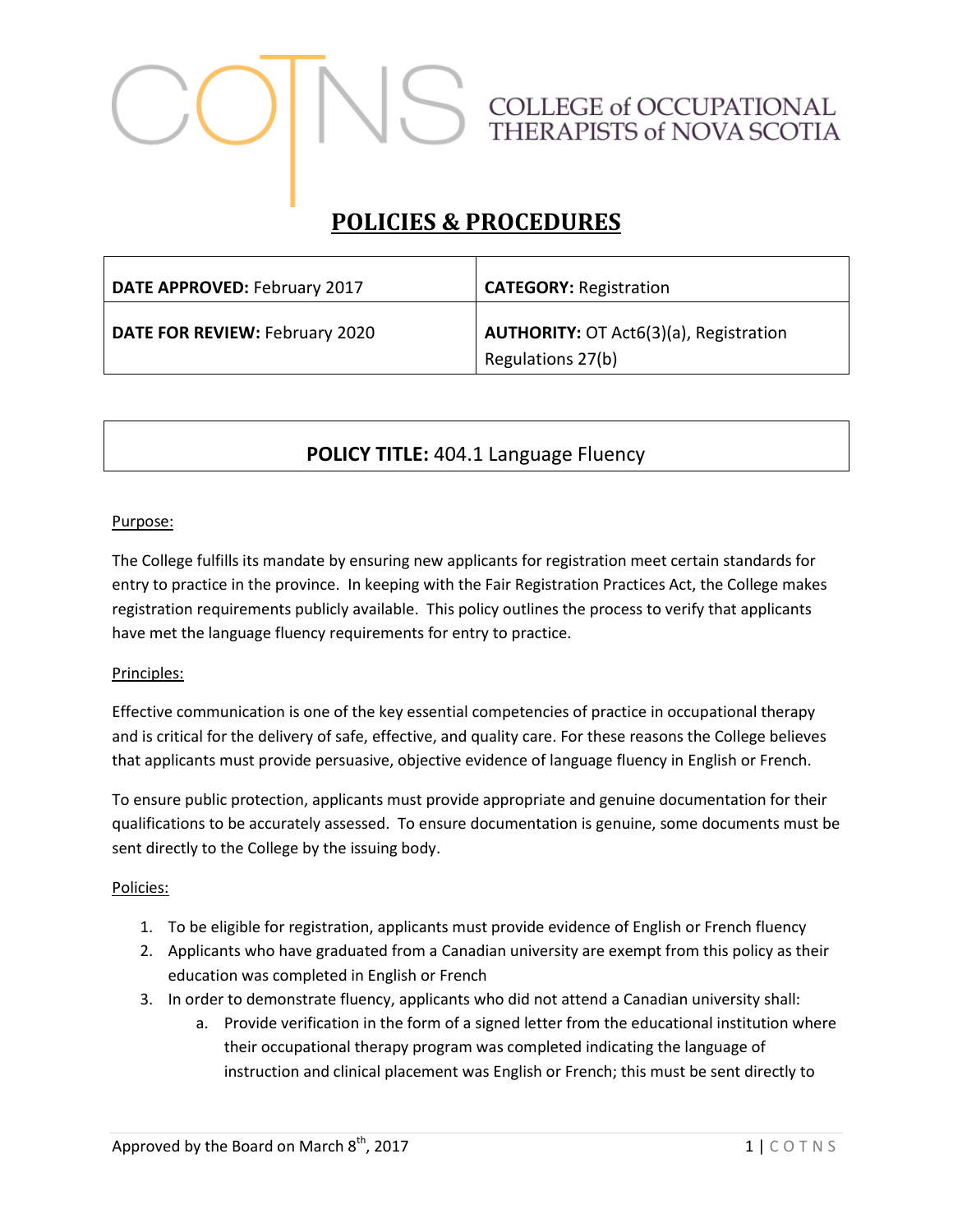the College from the institution as a hardcopy original document, fax or electronically as a PDF; or

- b. Provide evidence that they have achieved the minimum score as indicated below on one of the College approved language fluency tests; this must be sent directly from the language testing agency to the College as a hardcopy original document or a fax.
- 4. Applicants applying through the SEAS process are not required to have documentation sent to the College as this is included in the SEAS disposition letter

|  | <b>Table 1: Accepted Tests and Minimum Scores:</b> |
|--|----------------------------------------------------|
|--|----------------------------------------------------|

| <b>Test</b> |                                                 | <b>Details</b> | <b>Minimum</b> |
|-------------|-------------------------------------------------|----------------|----------------|
|             |                                                 |                | <b>Score</b>   |
| 1.          | Test of English as a Foreign Language (TOEFL)   | Speaking       | 26             |
|             |                                                 | Listening      | 22             |
|             | http://www.ets.org/toefl                        | Reading        | 22             |
|             |                                                 | Writing        | 22             |
|             |                                                 | Overall score  | 92             |
|             |                                                 |                |                |
| 2.          | International English Language Testing System - | Speaking       | 7.5            |
|             | Academic (IELTS-AC)                             | Listening      | 7.0            |
|             |                                                 | Reading        | 7.0            |
|             | http://www.ielts.org                            | Writing        | 6.5            |
|             |                                                 | Overall score  | 7.0            |
|             |                                                 |                |                |
| 3.          | CanTEST                                         | Speaking       | 4.5            |
|             |                                                 | Listening      | 4.5            |
|             | http://www.cantest.uottawa.ca/                  | Reading        | 4.5            |
|             |                                                 | Writing        | 4.0            |
|             |                                                 | Overall score  | $---$          |
|             |                                                 |                |                |
|             | 4. TESTCan                                      | Speaking       | 4.5            |
|             |                                                 | Listening      | 4.5            |
|             | http://www.testcan.uottawa.ca/                  | Reading        | 4.5            |
|             |                                                 | Writing        | 4.0            |
|             |                                                 | Overall score  | $---$          |

### Outcome:

- 1. An applicant who can provide sufficient evidence of fluency will be deemed to have met the Language Fluency requirement;
- 2. An applicant who cannot provide sufficient evidence of fluency will:
	- a. Be notified that they cannot be registered until they has met this requirement; or
	- b. If they have met all other requirements, under exceptional circumstances may be granted a temporary exemption from the requirement and have Terms, Conditions, and/or Limitations placed on the Certificate. This decision is at the discretion of the Credentials Committee.